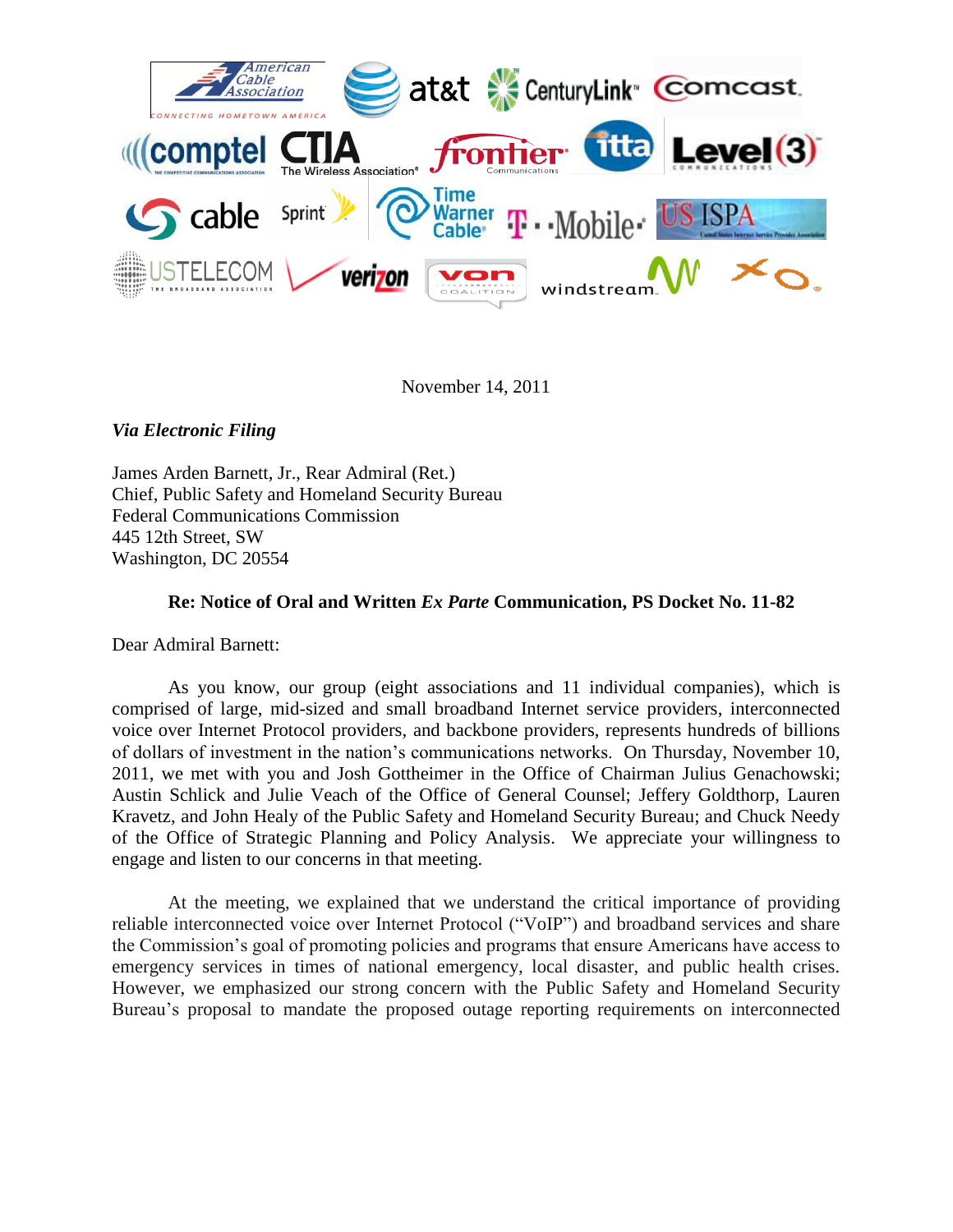VoIP providers and broadband service providers as set forth in the Notice of Proposed Rulemaking. $1$ 

The record in this proceeding demonstrates that the rules proposed are unnecessarily broad and are not narrowly tailored to the Commission's stated goal of ensuring reliable access to 9-1-1 systems. Indeed, the record demonstrates that employing quality of service metrics as a surrogate for network availability is not an efficient or narrowly-tailored approach to identify when IP networks are unable to deliver emergency traffic. Accordingly, if adopted, the proposed reporting obligations will impose significant, unnecessary costs on the industry when other more effective approaches could satisfy the benefit of ensuring the reliability of IP networks to access 9-1-1. Further, the proposed rules are inconsistent with the Administration's policy goals of regulatory flexibility, simplification of reporting and compliance requirements, and reducing regulatory burdens on businesses. Before proceeding with any action on outage reporting, we strongly urge you to undertake a thorough and careful cost-benefit analysis and work with industry to identify a more targeted approach to achieve the Commission's stated goal in this proceeding.

President Obama has clearly expressed a desire for government agencies to adopt new regulations "only after consideration of their costs and benefits (both quantitative and qualitative)."<sup>2</sup> The President also has indicated that government agencies should "identify and use the best, most innovative, and *least burdensome* tools for achieving regulatory ends."<sup>3</sup> Under Chairman Genachowski's leadership, the Commission has embraced this objective and reviewed, eliminated or refrained from imposing unnecessary regulation in a variety of areas. Last week, the Chairman reaffirmed his commitment to "removing needless burdens on industry, enabling the agency to efficiently promote competition and empower consumers, and unleashing innovation and investment across the broadband economy."<sup>4</sup> The Chairman expressed his willingness to "proactively explore<sup>[]</sup> creative alternatives to rules."<sup>5</sup> Just last month, the Commission analyzed the costs and benefits associated with mandating new wireless usage alerts, and appropriately recognized an opportunity for a non-regulatory solution to satisfy the Commission's public policy objectives.

We ask you to apply that same flexibility, innovative thinking, and willingness to engage with industry to develop creative solutions in this proceeding. The proposed rules for outage reporting of broadband networks and interconnected VoIP are not narrowly-tailored and would establish specific service quality thresholds related to latency, jitter, and packet loss that would require providers to file outage reports with the Commission *even where a user is able to communicate with public safety officials*.

l

<sup>&</sup>lt;sup>1</sup> The Proposed Extension of Part 4 of the Commission's Rules Regarding Outage Reporting to Interconnected Voice *Over Internet Protocol Service Providers and Broadband Internet Service Providers,* Notice of Proposed Rulemaking, PS Docket No. 11-82 (2011) ("*NPRM*").

<sup>&</sup>lt;sup>2</sup> President Barack Obama, Executive Order 13579 (July 11, 2011), 76 FR 41857 (2011).

<sup>&</sup>lt;sup>3</sup> President Barack Obama, Executive Order 13563 (Jan. 18, 2011), 76 FR 3821 (2011) (emphasis added).

<sup>4</sup> Chairman Genachowski, "Remarks of Chairman Julius Genachowski at The

Georgetown Center for Business and Public Policy's Evolution of Regulation series," *available at*

http://hraunfoss.fcc.gov/edocs\_public/attachmatch/DOC-310876A1.pdf, at 2 (Nov. 7, 2011).

<sup>5</sup> *Id.* at 6.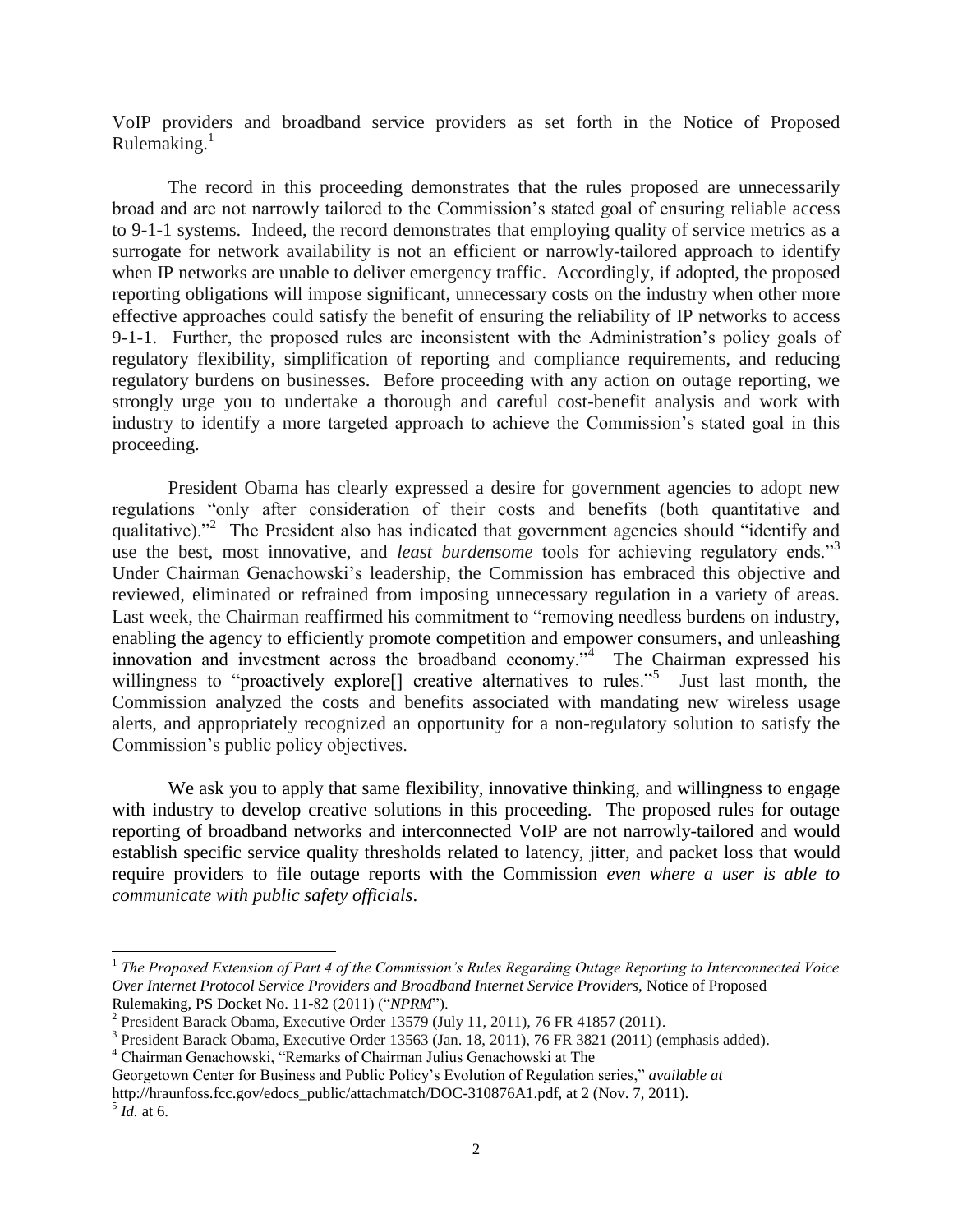In addition to being unduly broad, the proposed requirements will impose significant economic burdens on broadband service providers and VoIP providers. The assertion in the Notice that these rules would not be burdensome because companies already collect and possess the required data is not supported by any evidence in the record. To the contrary, broadband service providers and VoIP providers do not routinely monitor network performance at the level of granularity that would be required by the rules proposed in the Notice, and it would cost hundreds of millions of dollars for the industry to implement such a regime, costs that will ultimately have an impact on consumers. This is not the first time the Commission has misjudged the burdens of outage reporting. In 2004, when the Commission established today's Part 4 rules, the Commission estimated that the industry's total annual costs associated with submitting outage reports would be  $$41,600$ .<sup>6</sup> As it turns out, this was a gross underestimate of the costs associated with filing outage reports. While the burden varies from carrier to carrier, the industry estimates that annual labor costs alone can run as high as \$5 million *per carrier*. 7

In light of these burdens, the Commission is obligated to explore less burdensome alternatives to the proposed rules. Specifically, the Commission should first work with industry and Public Safety to develop a set of outage reporting criteria that is designed to provide meaningful information about actual service disruptions that affect access to emergency services. Using such a framework, which has seen great success in other contexts, $8$  the Commission and interested stakeholders, including APCO and NENA, can develop a voluntary trial program for routine outage reporting that can be used by the Commission to evaluate the efficacy of the reporting criteria and to determine whether and how to refine the process for such reports.

Public access to emergency services is critical. The Commission should take the time now to ensure that the right set of voluntary outage reporting parameters are developed, and not rush prematurely to adopt the proposed flawed rules. The undersigned companies believe strongly that the Commission's proposed application of Part 4 reporting requirements to broadband Internet access providers, Internet backbone providers, and interconnected VoIP providers ignores the technical realities of broadband networks and would place an unnecessary burden on providers with limited countervailing benefit, in contravention of the President's directive and Commission policy. We look forward to future collaborative efforts and urge the Commission to rely on these efforts in the instant proceeding and in the future.

Pursuant to Section 1.1206 of the Commission's rules, a copy of this letter is being filed via ECFS.

Respectfully Submitted,

| /s/ Barbara Esbin                          | /s/ Anisa Latif       |
|--------------------------------------------|-----------------------|
| <b>Cinnamon Mueller for American Cable</b> | $\sqrt{s}$ . Joe Marx |
| <b>Association</b>                         | AT&T                  |

 $\overline{a}$ 

<sup>6</sup> Report and Order and Further Notice of Proposed Rulemaking, ET Docket 04-35, released Aug. 19, 2004 (Outage Reporting Report and Order), Appendix D at ¶ 24.

<sup>&</sup>lt;sup>7</sup> See Comments of Alliance for Telecommunications Industry Solutions ("ATIS"), PS Docket No. 11-82 at 9.

<sup>8</sup> *See, e.g.,* MEASURING BROADBAND AMERICA at 30, *available at* http://www.fcc.gov/measuring-broadband-america ("This Report benefited from the voluntary participation of a number of parties. The contribution of their expertise to the development of the methodologies employed in this Report materially increased its quality.").